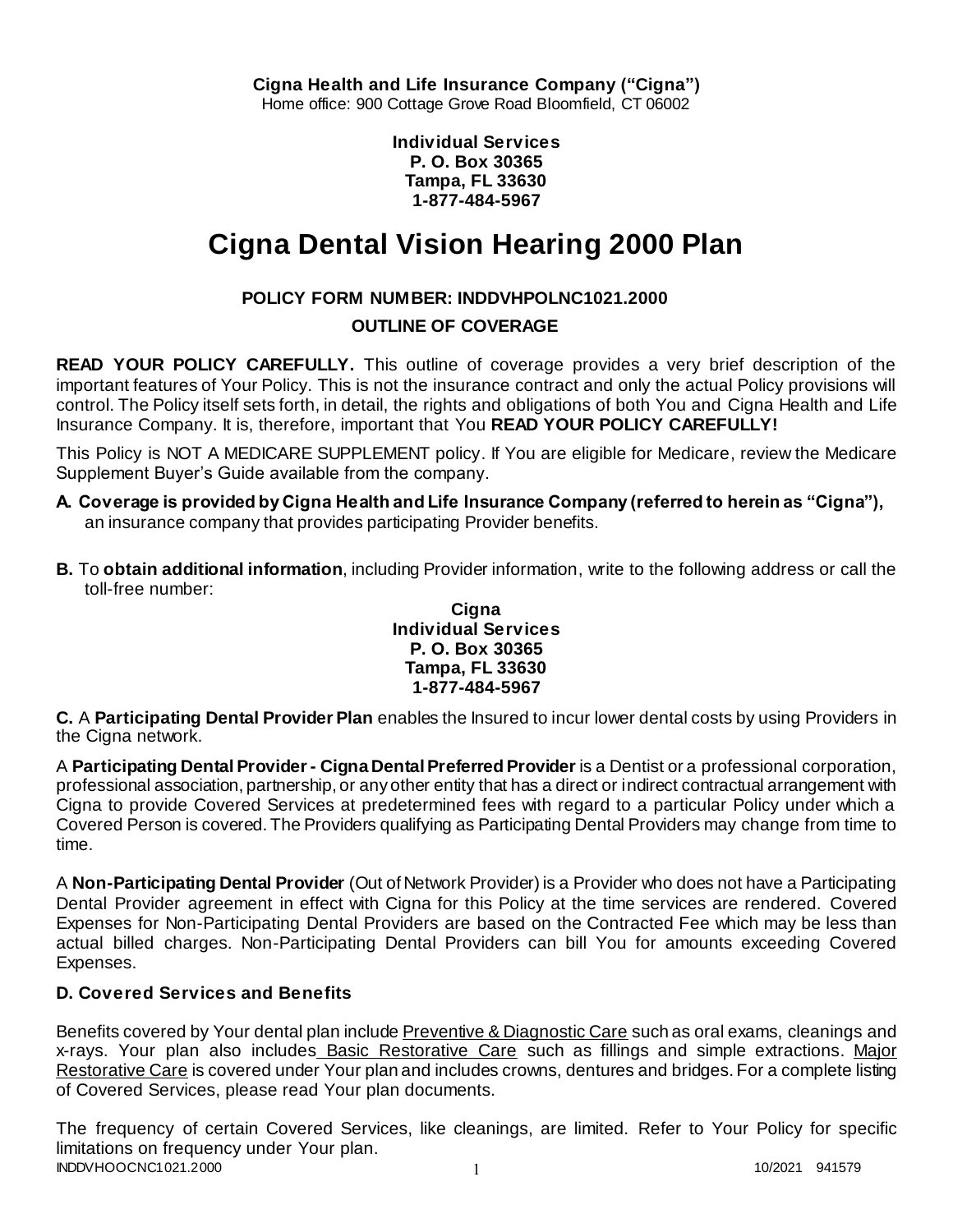### **Benefit Schedule**

The benefits outlined in the table below show the payment percentages for Covered Expenses **AFTER** any applicable Deductibles have been satisfied unless otherwise stated.

# **CIGNA DENTAL, VISION, AND HEARING INSURANCE** *The Schedule*

#### **For You and Your Dependents**

#### **The Schedule – Dental Benefits**

If You select a Participating Dental Provider, Your cost will be less than if You select a Non-Participating Dental Provider.

#### **Emergency Services**

The Benefit Percentage payable for Emergency Services charges made by a Non-Participating Dental Provider is the same Benefit Percentage as for Participating Dental Provider Charges. Dental Emergency services are required immediately to either alleviate pain or to treat the sudden onset of an acute dental condition. These are usually minor procedures performed in response to serious symptoms, which temporarily relieve significant pain, but do not effect a definitive cure, and which, if not rendered, will likely result in a more serious dental or medical complication.

#### **Dental Deductibles**

Dental Deductibles are expenses to be paid by You or Your Dependent. Dental Deductibles are in addition to any Coinsurance. Once the Dental Deductible maximum in The Schedule has been reached, You and Your family need not satisfy any further dental deductible for the rest of that year.

#### **Participating Dental Provider Payment**

Participating Dental Provider services are paid based on the Contracted Fee agreed upon by the provider and Cigna.

#### **Non-Participating Dental Provider Payment**

Non-Participating Dental Provider services are paid based on the Contracted Fee.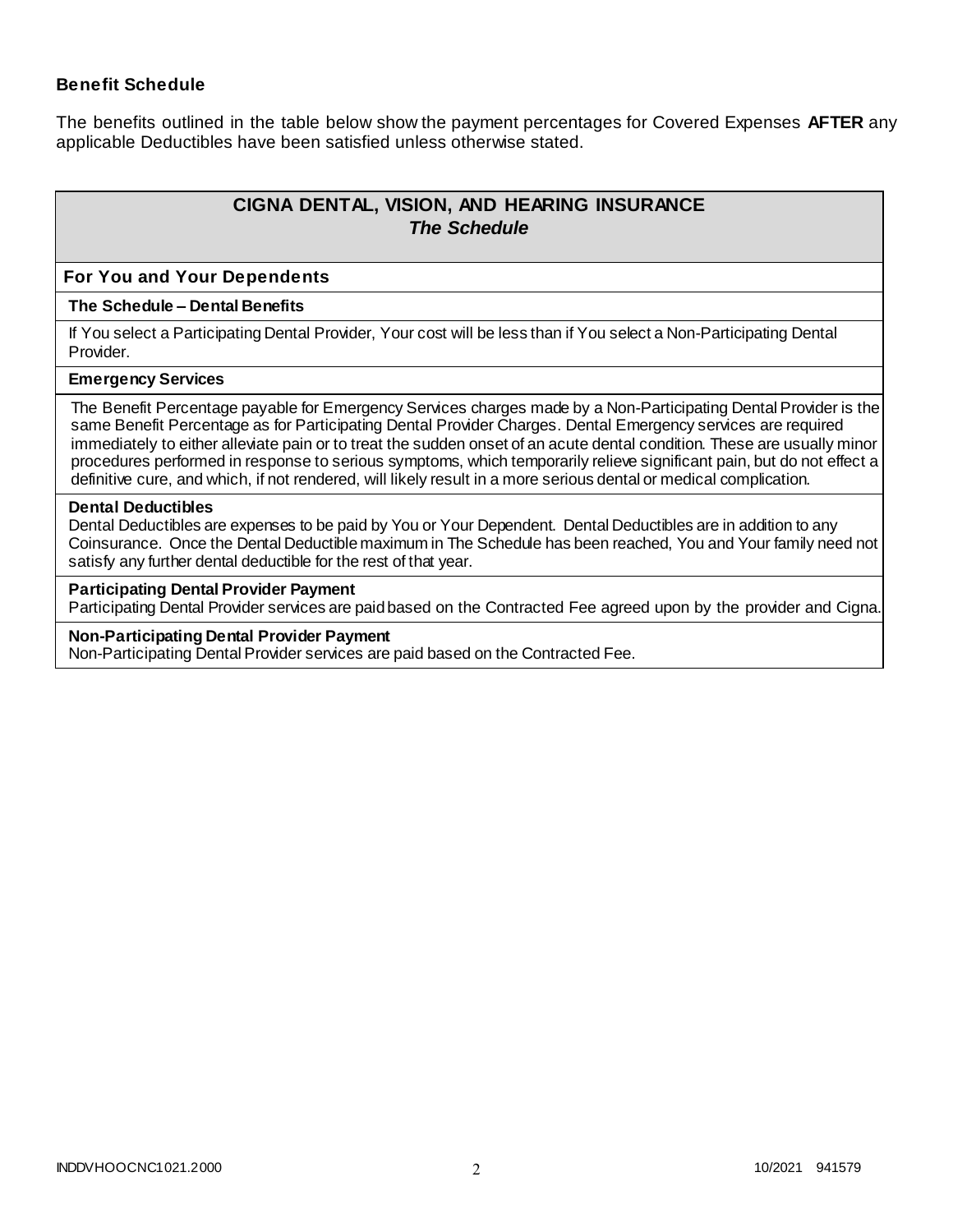| DENTAL BENEFIT HIGHLIGHTS                                                                                                                                                                                                                                          |                                                  |
|--------------------------------------------------------------------------------------------------------------------------------------------------------------------------------------------------------------------------------------------------------------------|--------------------------------------------------|
| Classes I, II, III<br><b>Calendar Year Maximum</b>                                                                                                                                                                                                                 | \$1,500 per person                               |
| <b>Calendar Year Dental Deductible</b><br>Individual                                                                                                                                                                                                               | \$100 per person<br>Not Applicable to Class I    |
| Class I                                                                                                                                                                                                                                                            | The Percentage of Covered Expenses the Plan Pays |
| Preventive Care<br>Oral Exams<br>Routine Cleanings<br>Routine X-rays<br>Non-Routine X-rays<br><b>Fluoride Application</b><br><b>Sealants</b><br>Space Maintainers (non-orthodontic)<br>Emergency Care to Relieve Pain                                              | 100%                                             |
| <b>Class II</b>                                                                                                                                                                                                                                                    | The Percentage of Covered Expenses the Plan Pays |
| <b>Basic Restorative</b><br>Fillings<br>Surgical Extraction of Impacted Teeth<br>Oral Surgery, Simple Extractions<br>Relines, Rebases, and Adjustments<br>Repairs - Bridges, Crowns, and Inlays<br>Repairs - Dentures                                              | 70% after dental deductible                      |
| <b>Class III</b>                                                                                                                                                                                                                                                   | The Percentage of Covered Expenses the Plan Pays |
| Major Restorative<br>Crowns / Inlays / Onlays<br>Root Canal Therapy / Endodontics<br><b>Minor Periodontics</b><br><b>Major Periodontics</b><br>Oral Surgery, All Except Simple Extractions<br>Prosthesis Over Implant<br>Anesthetics<br>Dentures<br><b>Bridges</b> | 50% after dental deductible                      |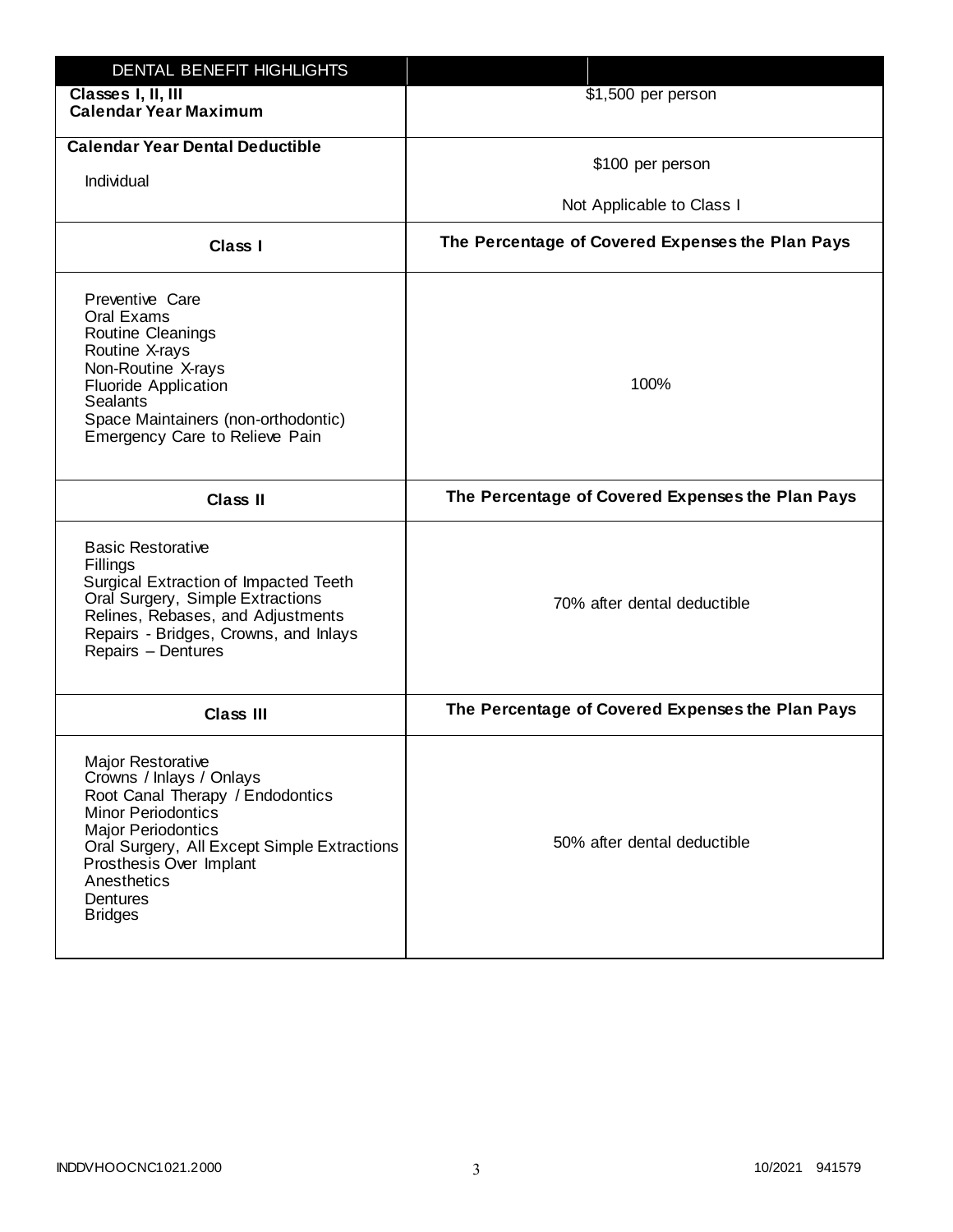| The Schedule - Vision Benefits                                                                  |                                                                                         |
|-------------------------------------------------------------------------------------------------|-----------------------------------------------------------------------------------------|
| VISION BENEFIT HIGHLIGHTS                                                                       |                                                                                         |
| Eye Examinations, including refraction                                                          | The plan pays 50% of expenses, not to exceed a \$75 calendar<br>year maximum per person |
| Materials (corrective eyeglasses or contact<br>lenses, including fittings and follow-up visits) | \$200 calendar year maximum per person                                                  |

| The Schedule - Hearing Benefits                             |                                        |
|-------------------------------------------------------------|----------------------------------------|
| HEARING BENEFIT HIGHLIGHTS                                  |                                        |
| <b>Hearing Examinations</b>                                 | \$50 calendar year maximum per person  |
| Materials (Hearing Aids, including fittings<br>and repairs) | \$500 calendar year maximum per person |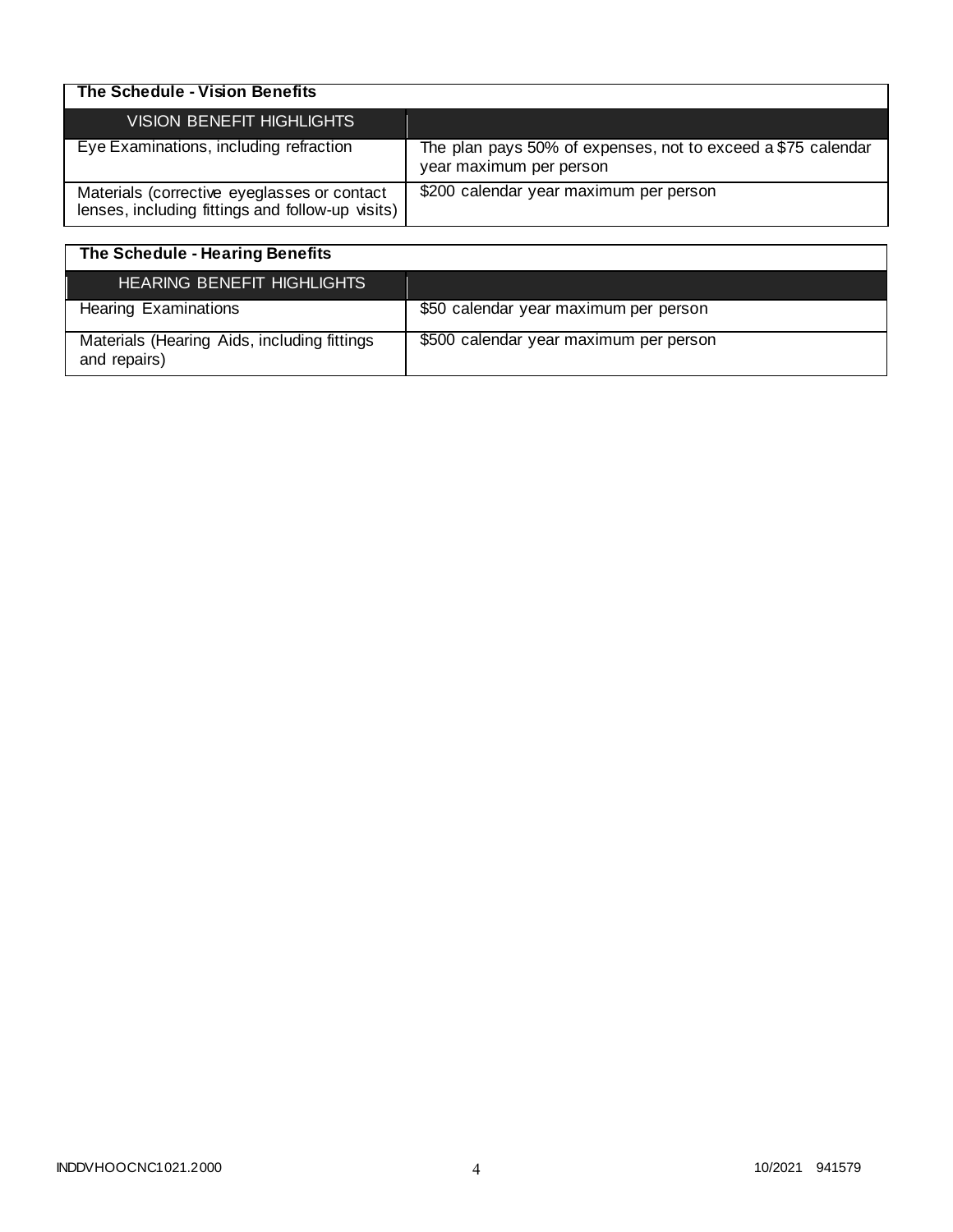## **Waiting Periods**

A Covered Person may access their dental, vision, and hearing benefit insurance once he or she has satisfied the following waiting periods:

- There is no waiting period for Class I or II dental benefits or for vision and hearing benefits.
- After 12 consecutive months of coverage dental benefits will increase to include the list of Class III procedures.

### **Missing Teeth Limitation**

There is no payment for replacement of teeth that are missing when a person first becomes insured. This payment limitation no longer applies after 24 months of continuous coverage.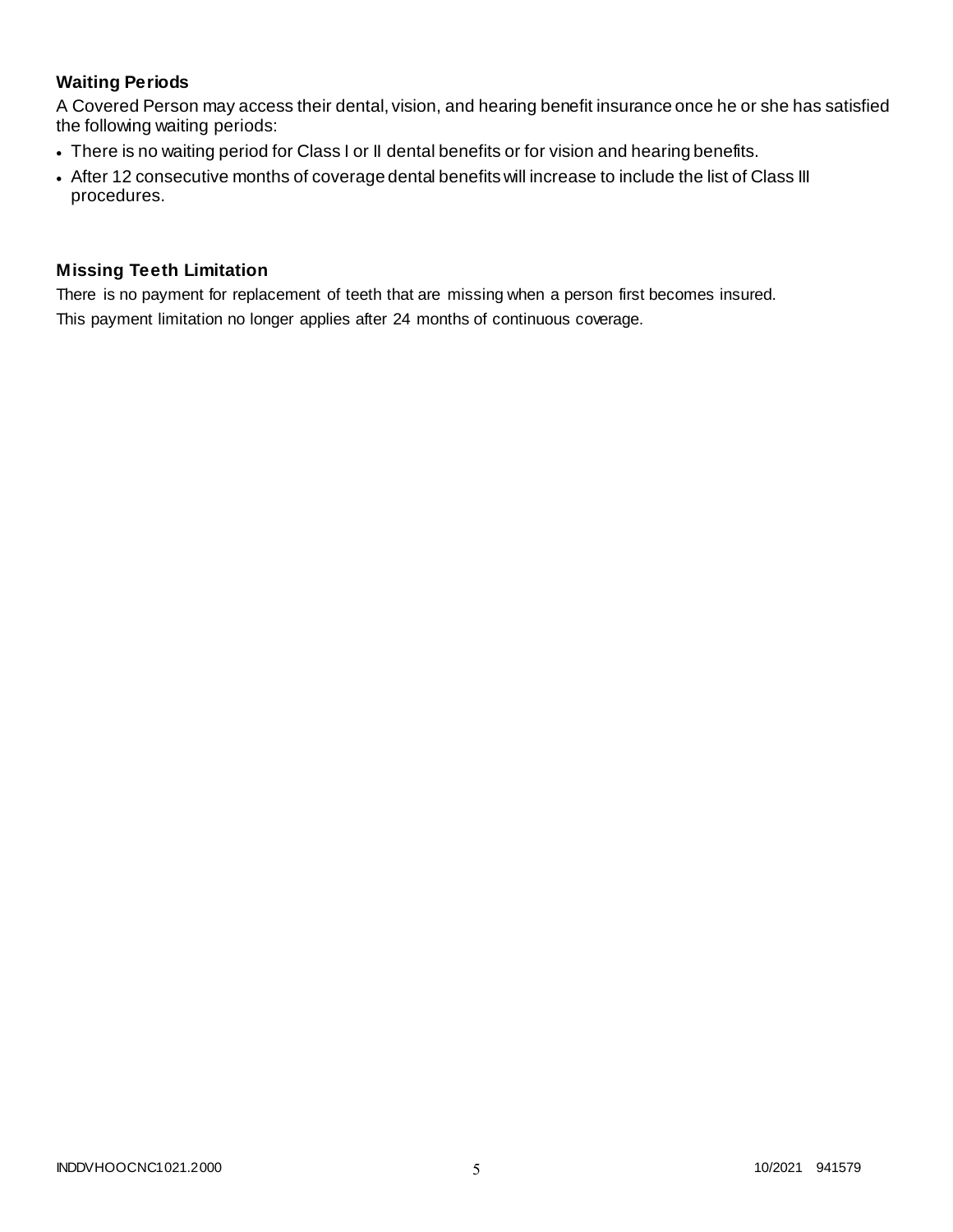# **E. Insured's Financial Responsibility**

The Insured is responsible for paying the monthly or quarterly premium on a timely basis. The Insured is also responsible to pay Providers for charges that are applied to the Deductibles, Coinsurance, and any amounts charged by Non-Participating Dental Providers in excess of the Contracted Fee. In addition, any charges for Medically Necessary and/or Dentally Necessary items that are excluded under the Policy are the responsibility of the Insured.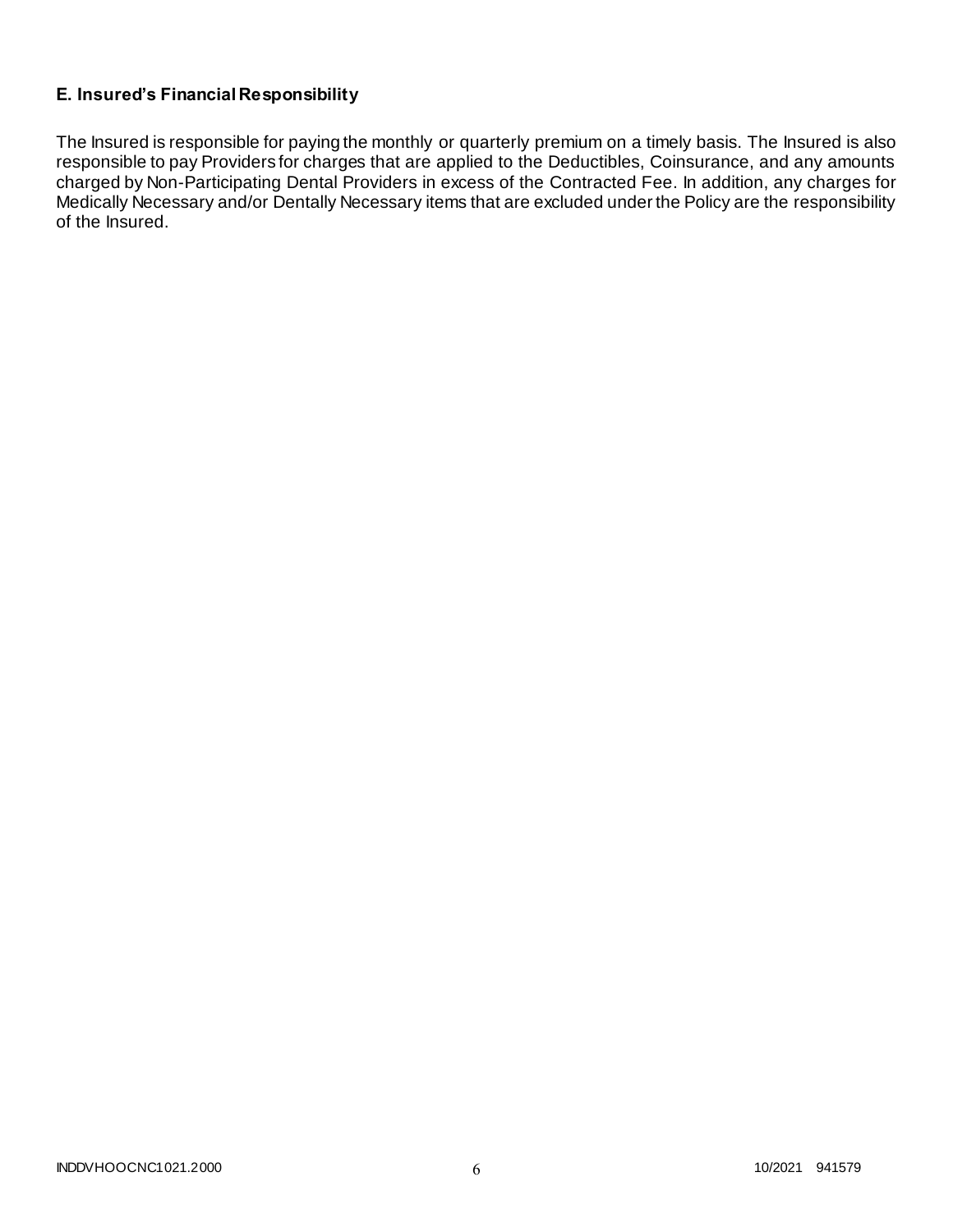# **F. Exclusions And Limitations: What Is Not Covered By This Policy**

# **Expenses Not Covered**

Covered Expenses will not include, and no payment will be made for:

- procedures which are not included in the list of Covered Dental Services, Covered Vision Services, or Covered Hearing Services;
- cone beam imaging;
- instruction for plaque control, oral hygiene and diet;
- core build-ups;
- veneers;
- precious or semi-precious metals for crowns, bridges and abutments;
- restoration of teeth which have been damaged by erosion, attrition or abrasion;
- bite registrations; precision or semi-precision attachments; or splinting;
- implants or implant related services;
- orthodontic treatment, except for the treatment of cleft lip and cleft palate;
- general anesthesia or intravenous sedation, when used for the purposes of anxiety control or patient management is not covered; may be considered only when medically or dentally necessary and when in conjunction with covered complex oral surgery;
- athletic mouth guards;
- services performed solely for cosmetic reasons;
- personalization or decoration of any dental device or dental work;
- replacement of an appliance per benefit guidelines;
- services that are deemed to be medical in nature;
- services and supplies received from a hospital;
- prescription drugs;
- plano lenses:
- VDT (video display terminal)/computer eyeglass benefit;
- medical or surgical treatment of the eyes;
- any type of corrective vision surgery, including LASIK surgery, radial ketatonomy (RK), automated lamellar keratoplasty (ALK), or conductive keratoplasty (CK);
- Orthoptic or vision training and any associated supplemental testing;
- any eye examination, or any corrective eyewear, required by an employer as a condition of employment;
- safety eyewear;
- sub-normal vision aids or non-prescription lenses;
- Magnification or low vision aids not shown as covered in the Schedule of Vision Coverage;
- Assistive Listening Devices (ALDs);
- medical and/or surgical treatment of the internal or external structures of the ear, including but not limited to Cochlear implants;
- Hearing Aids not prescribed by a Licensed Hearing Care Professional;
- ear protective devices or plugs;
- Hearing Aids maintenance/service contracts, ear molds and other miscellaneous repairs;
- Hearing Aids purchased online or over the counter (OTC); or
- Disposable Hearing Aids;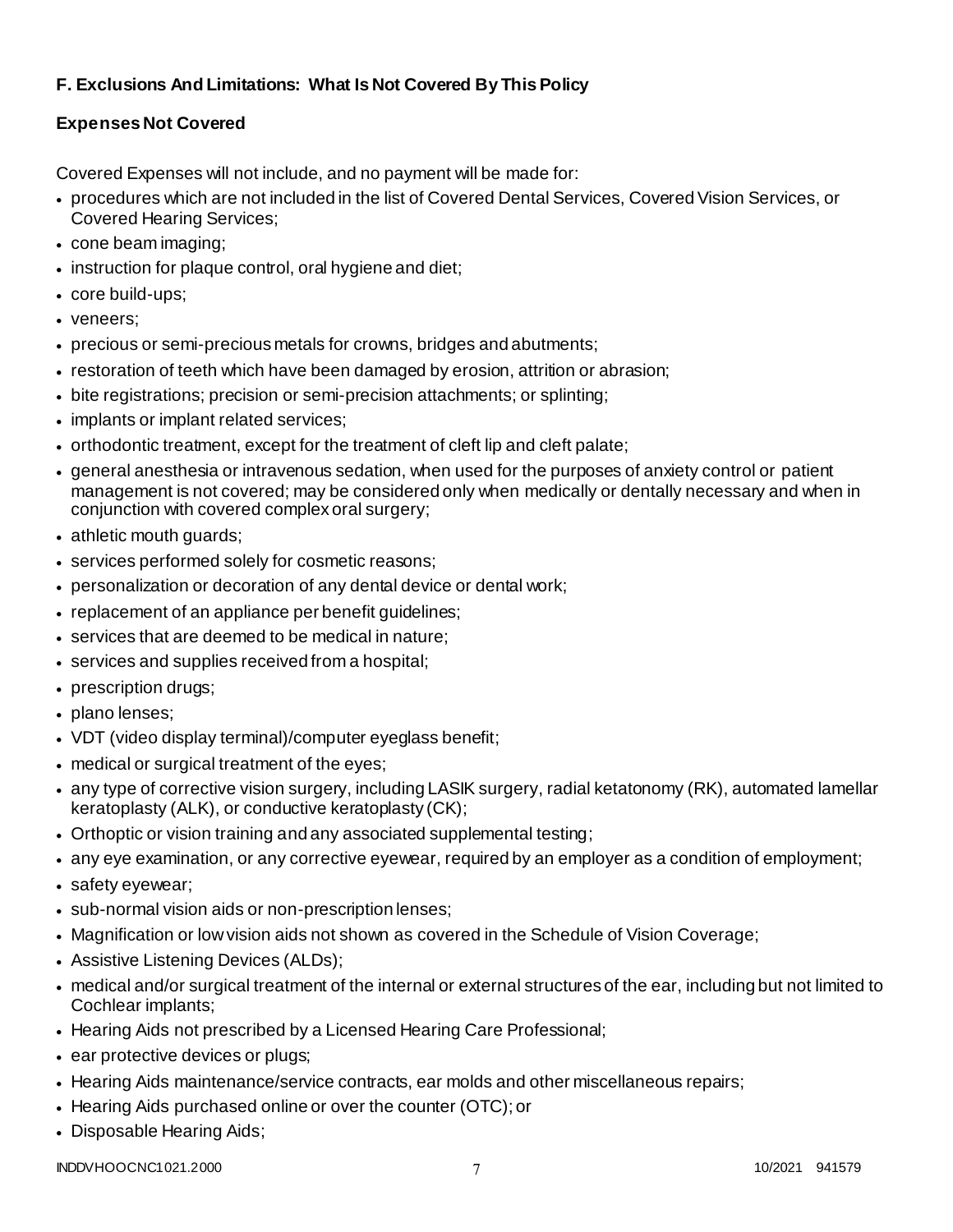Dental services otherwise covered by the Policy will not be excluded for newborn or newly placed adopted or foster children solely on the basis that the service is needed to correct a congenital defect or anomaly.

# **General Limitations**

No payment will be made for expenses incurred for You or any one of Your Dependents:

- For services not specifically listed as Covered Services in this Policy;
- For services or supplies that are not Medically Necessary;
- For services received before the Effective Date of coverage;
- For services received after coverage under this Policy ends;
- For services for which You have no legal obligation to pay or for which no charge would be made if You did not have insurance coverage;
- For Professional services or supplies received or purchased directly or on Your behalf by anyone, including a Provider, from any of the following:
	- **•** Yourself or Your employer;
	- a person who lives in the Covered Person's home, or that person's employer;
	- a person who is related to the Covered Person by blood, marriage or adoption, or that person's employer;
- for or in connection with an Injury arising out of, or in the course of, any employment for wage or profit;
- for services or supplies for the treatment of an occupational injury or sickness which are paid under the North Carolina Workers' Compensation Act only to the extent such services or supplies are the liability of the employee, employer or workers' compensation insurance carrier according to a final adjudication under the North Carolina Workers' Compensation Act or an order of the North Carolina Industrial Commission approving a settlement agreement under the North Carolina Workers' Compensation Act;
- for charges made by a Hospital owned or operated by or which provides care or performs services for, the United States Government, if such charges are directly related to a condition which occurred while serving in the military or an associated auxiliary unit;
- services or supplies received due to an act of war, declared or undeclared while serving in the military or an associated auxiliary unit;
- to the extent that payment is unlawful where the person resides when the expenses are incurred;
- $\bullet$  for charges which the person is not legally required to pay;
- for charges which would not have been made if the person had no insurance;
- to the extent that billed charges exceed the rate of reimbursement as described in the Schedule;
- for charges for unnecessary care, treatment or surgery;
- to the extent that You or any of Your Dependents is in any way paid or entitled to payment for those expenses by or through a public program, other than Medicaid;
- for or in connection with experimental procedures or treatment methods not approved by the American Dental Association or the appropriate dental specialty society;
- Procedures that are a covered expense under any other plan which provides dental, vision, or hearing benefits;
- To the extent that benefits are paid or payable for those expenses under the mandatory part of any auto insurance policy written to comply with a "no-fault" insurance law or an uninsured motorist insurance law. Cigna will take into account any adjustment option chosen under such part by You or any one of Your Dependents.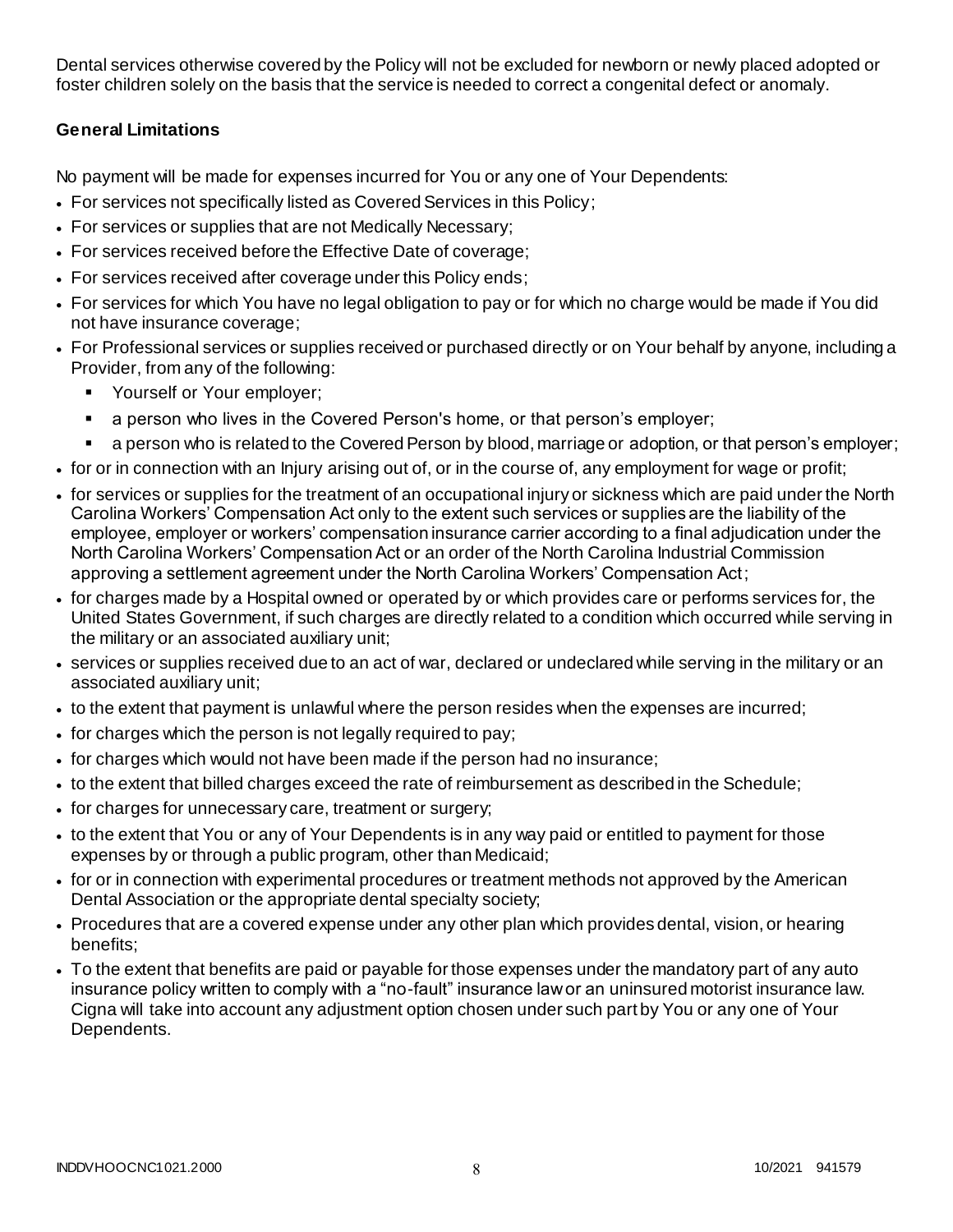### **G. Predetermination of Dental Benefits Program**

Predetermination of Benefits is a voluntary review of a Dentist's proposed treatment plan and expected charges. It is not preauthorization of service and is not required.

The treatment plan should include supporting pre-operative x-rays and other diagnostic materials as requested by Cigna's dental consultant. If there is a change in the treatment plan, a revised plan should be submitted.

Cigna will determine covered dental expenses for the proposed treatment plan. If there is no Predetermination of Benefits, Cigna will determine covered dental expenses when it receives a claim.

Review of proposed treatment is advised whenever extensive dental work is recommended when charges exceed **\$500**.

Predetermination of Benefits is not a guarantee of a set payment. Payment is based on the services that are actually delivered and the coverage in force at the time services are completed.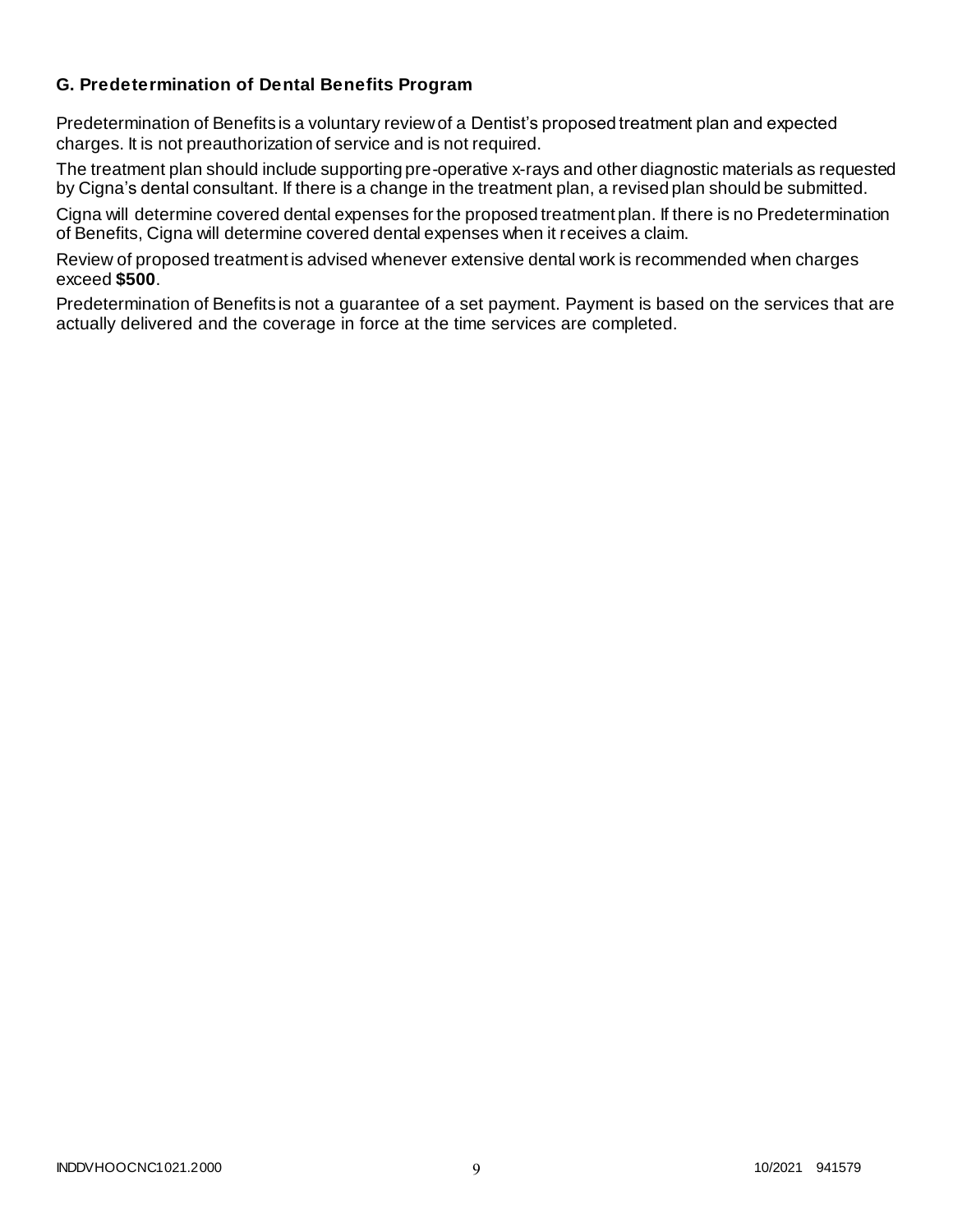### **H. General Provisions**

### **WHEN YOU HAVE A COMPLAINT OR AN APPEAL**

For the purposes of this section, any reference to "You," "Your" or "Yourself" also refers to a representative or provider designated by You to act on Your behalf, unless otherwise noted.

We want You to be completely satisfied with the care You receive. That is why We have established a process for addressing Your concerns and solving Your problems.

#### **Start with Member Services**

We are here to listen and help. If You have a concern regarding a person, a service, the quality of care, or contractual benefits, You can call Our toll-free number and explain Your concern to one of Our Customer Service representatives. You can also express that concern in writing. Please call or write to Us at the following:

Customer Services Toll-Free Number or address on mycigna.com, explanation of benefits or claim form

We will do Our best to resolve the matter on Your initial contact. If We need more time to review or investigate Your concern, We will get back to You as soon as possible, but in any case within 30 days.

If You are not satisfied with the results of a coverage decision, You can start the appeals procedure.

#### **Appeals Procedure**

Cigna has a two step appeals procedure for coverage decisions. To initiate an appeal, You must submit a request for an appeal in writing within 365 days of receipt of a denial notice. You should state the reason why You feel Your appeal should be approved and include any information supporting Your appeal. If You are unable or choose not to write, You may ask to register Your appeal by telephone. Call or write to Us at the toll-free number or address on Your Benefit Identification card, explanation of benefits or claim form.

#### **Level One Appeal**

Your appeal will be reviewed and the decision made by someone not involved in the initial decision. Appeals involving Medical Necessity or clinical appropriateness will be considered by a health care professional.

For level one appeals, We will respond in writing with a decision within 30 calendar days after We receive an appeal for a postservice coverage determination. If more time or information is needed to make the determination, We will notify You in writing to request an extension of up to 15 calendar days and to specify any additional information needed to complete the review.

If You are not satisfied with Our level-one appeal decision, You may request a level-two appeal.

#### **Level Two Appeal**

If You are dissatisfied with Our level one appeal decision, You may request a second review. To start a level two appeal, follow the same process required for a level one appeal.

Most requests for a second review will be conducted by the Appeals Committee, which consists of at least three people. Anyone involved in the prior decision may not vote on the Committee. For appeals involving Medical Necessity or clinical appropriateness, the Committee will consult with at least one Dentist reviewer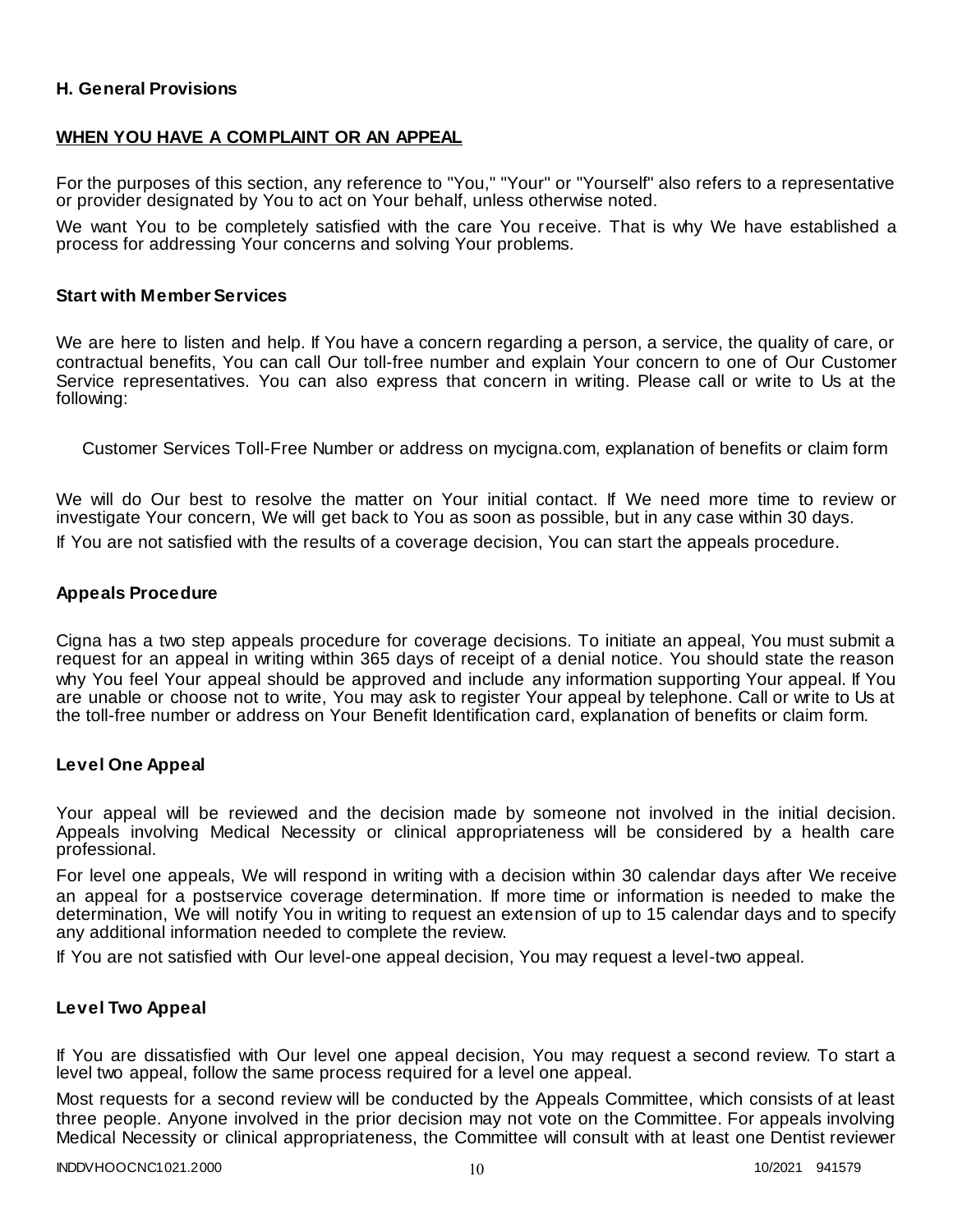in the same or similar specialty as the care under consideration, as determined by Cigna's Dentist reviewer. You may present Your situation to the Committee in person or by conference call.

For level two appeals We will acknowledge in writing that We have received Your request and schedule a Committee review. For postservice claims, the Committee review will be completed within 30 calendar days. If more time or information is needed to make the determination, We will notify You in writing to request an extension of up to 15 calendar days and to specify any additional information needed by the Committee to complete the review. You will be notified in writing of the Committee's decision within five working days after the Committee meeting, and within the Committee review time frames above if the Committee does not approve the requested coverage.

### **Notice of Benefit Determination on Appeal**

Every notice of an appeal decision will be provided in writing or electronically and, if an adverse determination, will include:

- (1) the specific reason or reasons for the denial decision;
- (2) reference to the specific Policy provisions on which the decision is based;
- (3) a statement that the claimant is entitled to receive, upon request and free of charge, reasonable access to and copies of all documents, records, and other Relevant Information as defined;
- (4) upon request and free of charge, a copy of any internal rule, guideline, protocol or other similar criterion that was relied upon in making the adverse determination regarding Your appeal, and an explanation of the scientific or clinical judgment for a determination that is based on a medical necessity, experimental treatment or other similar exclusion or limit.

#### **Relevant Information**

Relevant Information is any document, record, or other information which was relied upon in making the benefit determination; was submitted, considered, or generated in the course of making the benefit determination, without regard to whether such document, record, or other information was relied upon in making the benefit determination; demonstrates compliance with the administrative processes and safeguards required by federal law in making the benefit determination; or constitutes a statement of policy or guidance with respect to the plan concerning the denied treatment option or benefit or the claimant's diagnosis, without regard to whether such advice or statement was relied upon in making the benefit determination.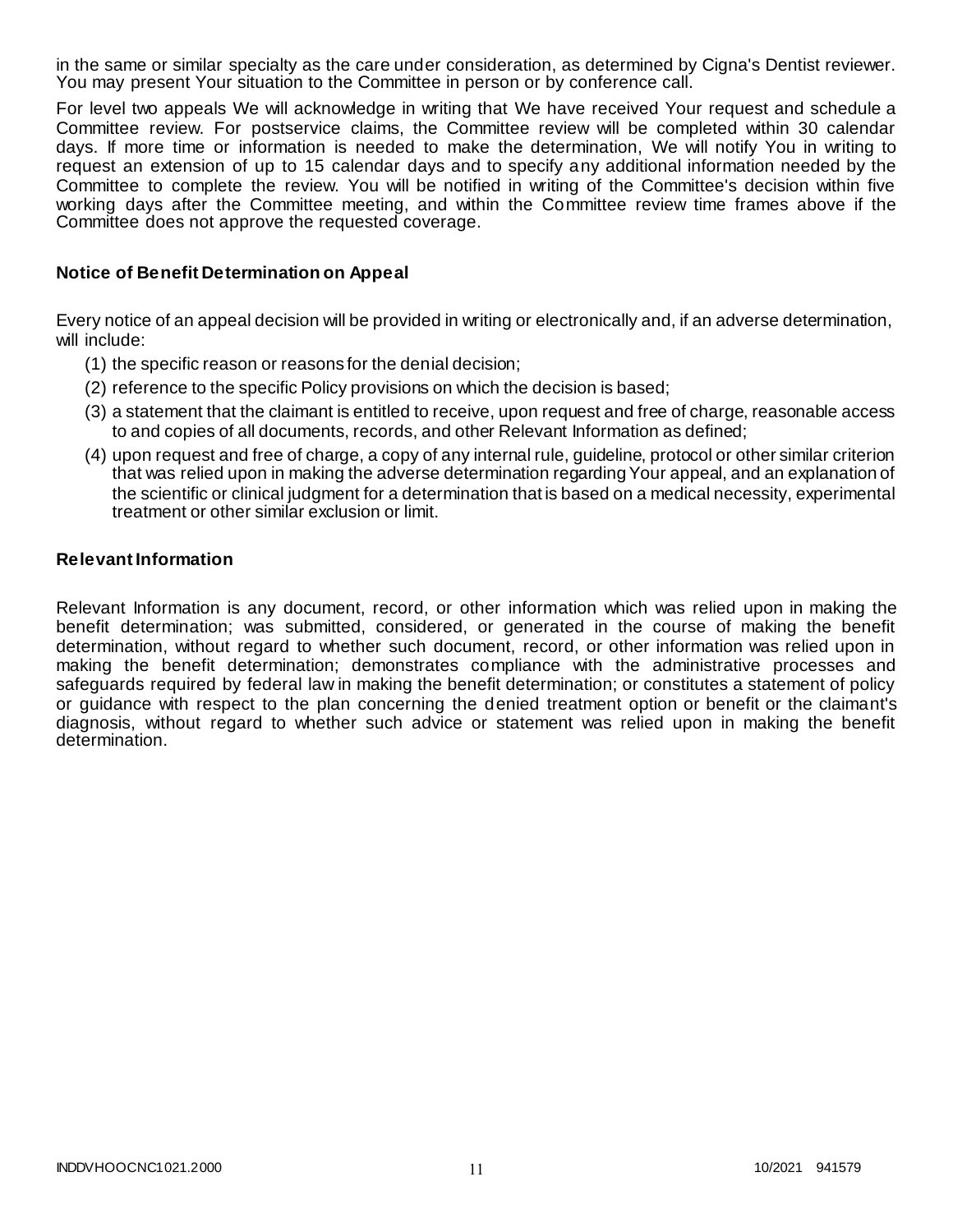# **I. Participating Dental Providers**

Cigna will provide a current list of Dentists currently participating with Cigna and their locations to each Covered Person upon request.

To verify if a Dentist is currently participating with Cigna and is accepting new Cigna Insureds, the Covered Person should visit Our website at mycigna.com.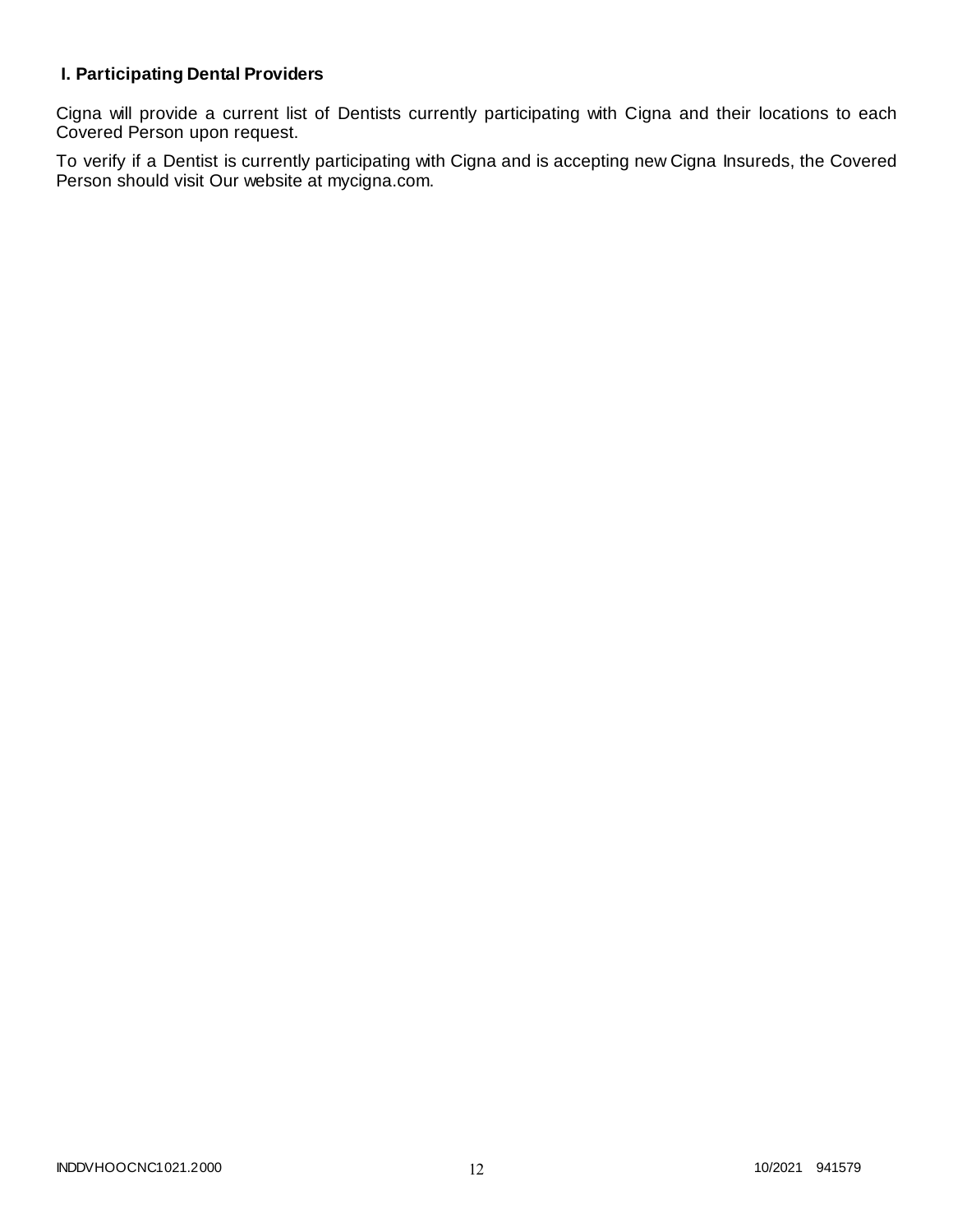### **J. Renewability, Eligibility, and Continuation**

1. The Policy will renew except for the specific events stated in the Policy. Cigna may change the premiums of the Policy with 60 days written notice to the Insured. However, Cigna will not refuse to renew or change the premium schedule for the Policy on an individual basis, but only for all Insureds in the same class and covered under the same Policy as You.

2. The individual plan is designed for residents of North Carolina who are not enrolled under or covered by any other group or individual health coverage. You must notify Cigna of all changes that may affect any Covered Person's eligibility under the Policy.

3. You or Your Dependent(s) will become ineligible for coverage:

- When premiums are not paid according to the due dates and grace periods described in the premium section.
- With respect to Your Spouse, Domestic Partner, or partner to a Civil Union: when the Spouse is no longer married to the Insured or when the union is dissolved.
- With respect to You and Your Family Member(s): when You no longer meet the requirements listed in the Conditions of Eligibility section.
- The date the Policy terminates.
- **When the Insured no longer lives in the Service Area.**

4. If a Covered Person's eligibility under this Plan would terminate due to the Insured's death, divorce or if other Dependents would become ineligible due to age or no longer qualify as dependents for coverage under this Plan; except for the Insured's failure to pay premium, the Covered Person's insurance will be continued if the Covered Person exercising the continuation right notifies Cigna and pays the appropriate monthly premium within 60 days following the date this Policy would otherwise terminate. Any waiting periods in the new Plan will be considered as being met to the extent coverage was in force under this Plan.